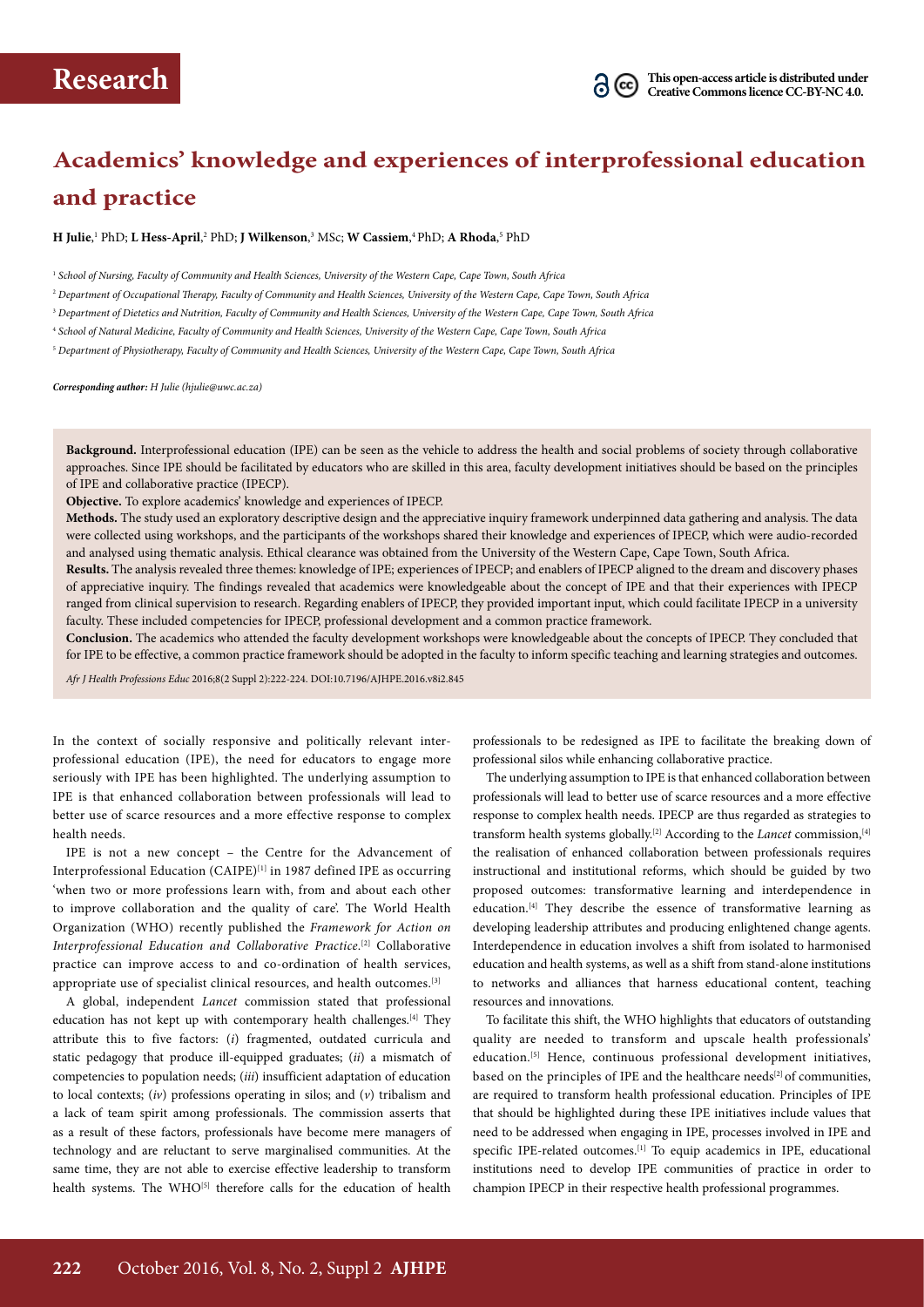### **Problem statement**

The Faculty of Community and Health Sciences (hereafter referred to as the Faculty) at the University of the Western Cape (UWC), Cape Town, South Africa has identified IPECP as a priority area for its 2015 - 2019 strategic plan. The intended outcome is to prepare health professional graduates as change agents, able to competently intervene in health issues relevant for the 21st century. Given the strategic direction of UWC and the Faculty, it is therefore important that IPECP be integrated in the academic curricula of the 10 professional disciplines located in the Faculty. A critical mass of academics (lecturers and clinical supervisors) is therefore needed to drive the process of this strategic initiative. In response to this, the Faculty implemented initiatives to: (*i*) develop knowledge and skills in IPE; (*ii*) facilitate the development of IPE communities of practice to achieve the relevant student outcomes; (*iii*) engage interprofessional communities to develop the skills needed to promote and facilitate collaborative leadership, IPE and team-based practice; and (*iv*) use innovative curricula, high-quality experiential learning and coaching (personal communication, Dr F Waggie, IPE Unit, UWC, 2015). It was therefore imperative to assess the progress the Faculty has made in terms of these IPE initiatives.

The purpose of this article is to present academics' knowledge and experiences of IPECP as explored during an IPE faculty development initiative.

#### **Methods**

#### **Study setting**

The Faculty offers education programmes in physiotherapy, occupational therapy, nursing, dietetics, psychology, social work, sport, recreation and exercise science, public health, and natural medicine. All departments provide 3- or 5-year professional degree programmes at undergraduate level with a focus on primary healthcare (PHC) and community development. The IPE unit presents interprofessional courses that form part of the curriculum of all disciplines and all year levels in the Faculty. Apart from the undergraduate degree programmes, the Faculty offers a range of postgraduate qualifications such as certificates, diplomas, Master's and doctoral degrees. Usually, dentistry is considered part of a health sciences faculty, but at UWC dentistry forms its own a faculty.

#### **Study design**

The study used an exploratory descriptive research design.<sup>[6]</sup> Appreciative inquiry was the philosophical stance that underpinned the methodological processes of data gathering and analysis.<sup>[7]</sup> The appreciative inquiry process[8] involves four movements: (*i*) discovery (i.e. defining the concept and discovering what has worked); (*ii*) dreaming (i.e. envisioning what could be); (*iii*) design (i.e. prioritising and planning what should be); and (*iv*) destiny (i.e. developing a model based on identified priorities). Inviting Faculty members to collaborate within an appreciative inquiry framework in a workshop setting, where participants inquire into a specific topic or issue in which they have some vested ownership, can result in transformational changes in very short time frames.[9]

The objective of the study was to explore the academics' knowledge of the IPE concept and their IPE experiences. This exploration was conducted through an appreciative lens in that the positive aspects of IPE-related activities of the Faculty were highlighted. These baseline data were needed to facilitate the design and development of a Faculty IPECP model by engaging academics in the 'discovery' and 'dreaming' cycles of appreciative inquiry.

#### **Population and sample**

The study population comprised the academics (lecturers and clinical supervisors) from the 11 departments and schools that constitute the Faculty at UWC. The population also included academics from the Faculty of Dentistry, School of Pharmacy and other higher education institutions who expressed prior interest in IPE. Data were collected from a convenience sample of 30 participants from the different health science disciplines who participated in Faculty development workshops (Table 1).

| Table 1. Representatives attending the faculty academic development |  |
|---------------------------------------------------------------------|--|
| workshops on 4 June and 18 September 2015                           |  |

| Constituency                                        | Representatives, n |
|-----------------------------------------------------|--------------------|
| Deanery of the Faculty of Community Health Sciences | $\overline{2}$     |
| Dietetics                                           | $\overline{2}$     |
| Dentistry and Oral Health                           | $\overline{2}$     |
| External higher education institutions              | $\overline{2}$     |
| Interdisciplinary Teaching and Learning Unit        | $\overline{2}$     |
| Nursing                                             | $\overline{2}$     |
| Natural Medicine                                    | 8                  |
| Occupational Therapy                                | $\mathfrak{D}$     |
| Pharmacy                                            | $\overline{2}$     |
| Physiotherapy                                       | $\mathfrak{D}$     |
| Social Work                                         | 3                  |
| Teaching and learning specialist                    | 1                  |
| Total                                               | 30                 |
|                                                     |                    |

#### **Data collection method and process**

This study forms part of a larger study that received ethical clearance from the UWC Research Ethics Committee (no. 13/3/9).

Two Faculty development workshops, offered on 4 June and 18 September 2015 at the UWC campus, were used for the purpose of data collection. The stated purpose of these workshops was to contribute to strengthening and refining the ongoing discourse among academics on IPECP in the Faculty. The workshops consisted of a number of presentations by keynote speakers. After the didactic input, the workshop participants were divided into smaller interprofessional groups and were asked to share their understanding and experiences of IPE. Two main issues were probed by facilitators during the group discussions: (*i*) participants' understanding of IPE; and (*ii*) participants experiences of IPECP. The presentations on these issues from the small-group work and subsequent plenary workshop discussions were audio-recorded and transcribed verbatim. Sensitised by the principles of appreciative inquiry, we conducted data analysis of these transcripts, following an inductive process of thematic analysis, where data were read and reread, coded and categorised into themes.<sup>[7]</sup> As proposed by Braun and Clarke,<sup>[10]</sup> thematic analysis, which involves the identification of themes or intersecting patterns in qualitative data, was used to analyse the data. This allowed for in-depth and direct data examination and consideration of the different meanings of participants' experiences and perspectives, from which emerging patterns and themes could be generated.<sup>[7]</sup> The initial themes and codes were validated by three independent coders and consensus was reached regarding the analysis.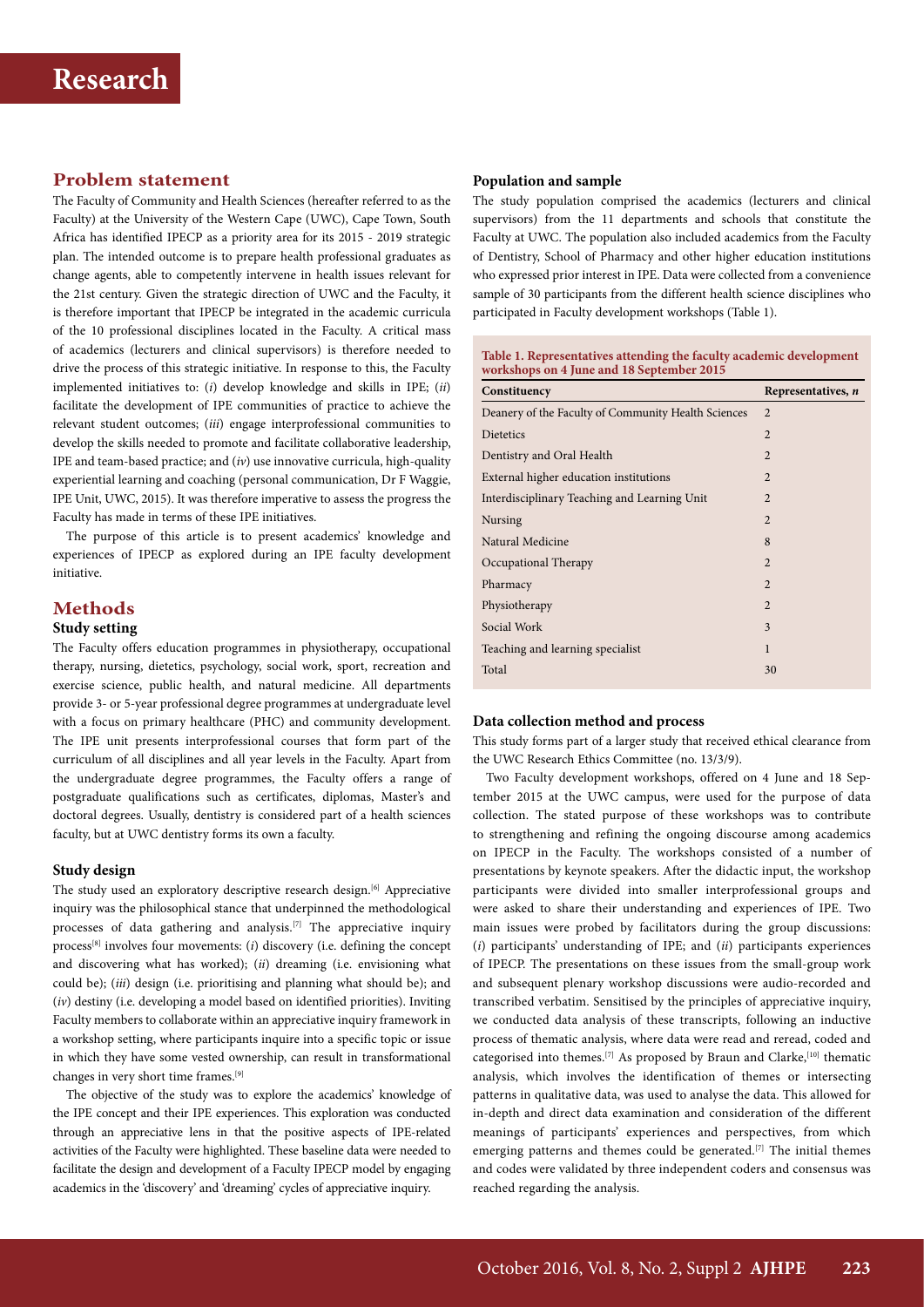## **Results**

The results of the first two steps of the appreciative inquiry framework that highlighted the participants' conceptual understanding of the concept and previous experiences with IPE (discovery), and their suggestions for what could be (dreaming), are presented. The data analysis revealed three major themes and related categories: (*i*) knowledge of IPE; (*ii*) experiences of IPECP; and (*iii*) enablers of IPECP (summarised in Table 2).

#### **Theme 1: Knowledge of IPE**

In probing the issue of the participants' knowledge of IPE, their conceptual understanding of the concept and previous experiences with IPE emerged. They alluded to the principles and value of IPE.

#### **Principles of IPE**

In relation to principles of IPE, collaborative teamwork and common client outcomes were foregrounded:

'Working together as a team of health professionals to solve a problem or develop common client-centred outcomes.'

'Learning with, from and about each other, and putting this new knowledge into practice.'

#### **Values of IPE**

By referring to a collapsing of professional and territorial hierarchies, the participants appeared to be cognizant of the values of IPE:

'Having a basic understanding of various healthcare disciplines with joint intervention adopting a holistic approach to the management of a patient, without prejudice towards the next discipline or reluctance to refer.'

#### **Theme 2: Experiences of IPECP**

From the participants' responses, it was clear that they had diverse experiences with IPECP. These experiences included those encountered during joint teaching and learning, clinical practice and research.

#### **Teaching and learning**

Participants highlighted their involvement in the Faculty-based interprofessional modules and interprofessional community-based projects:

'I have been involved directly in teaching interdisciplinary modules and supervising students in the interprofessional community-based programmes … facilitating interdisciplinary principles and practice.'

| Table 2. Summary of themes and categories |                               |                            |  |
|-------------------------------------------|-------------------------------|----------------------------|--|
| Theme 1: Knowledge of IPE                 | Theme 2: Experiences of IPECP | Theme 3: Enablers of IPECP |  |
| Principles of IPE                         | Teaching and learning         | Competencies for IPECP     |  |
| Value of IPE                              | Clinical practice             | Professional development   |  |
|                                           | Research                      | Common practice framework  |  |

Most participants also participated in the planned interprofessional teaching and learning activities co-ordinated by the IPE Unit on campus:

'I attended the world café last year and this year with my students.'

#### **Clinical practice**

The participants experienced IPECP in different practice settings. Hospitals were highlighted as an example where IPE was experienced in an institution:

'We have monthly [multidisciplinary team] MDT meetings, experienced it at … hospital with medical doctors, a case would be discussed and input from various professionals given.'

Interprofessional community-based practice experiences were also highlighted:

'I experienced it in [the community], with natural medicine practitioners and nurses and community health workers.'

#### **Research**

In addition, the participants referred to the interprofessional research projects they engaged in:

'We also conduct collaborative research in different specialisations … .'

#### **Theme 3: Enablers of IPECP**

Enablers of IPECP appeared to be a natural outflow from the participants' reflections regarding their experiences of IPECP. They highlighted that for IPE to be effective, enablers such as competencies for IPECP and the professional development of academics and clinical educators, as well as a common practice framework, are needed.

#### **Competencies for IPECP**

With regard to facilitation of competencies, participants articulated that these competencies need to be explicit:

'Competencies for [interprofessional practice] IPP need to be explicit … maybe, there is a competency to be able to work as a team … there definitely needs to be competencies that are explicit about working with other healthcare professionals.'

#### **Professional development**

The participants also expressed the need for continuous professional development in the area of IPECP. They stressed that competencies need to be facilitated through appropriate teaching and learning strategies, where IPE outcomes are included in the planning of curricula:

'There is a need for an IPE and IPP induction course just to bring everybody [on board] … to create awareness and [shared] understanding of IPE [and for] … capacity building of academics [lecturers] and clinical supervisors.'

Participants identified that there are opportunities for collaborative practice to be role-modelled at certain clinical placements but academics need to work with clinical supervisors to harness these opportunities:

'For instance at hospital … nursing, [occupational therapy] OT and [physiotherapy] physio students could use the opportunities for IPE … in this way our supervisors could be trained to drive the agenda so that in our thinking, planning and practice we get it right … to design IPE opportunities [that are] authentic [in] clinical learning environments [to allow for] interprofessional role modelling.'

#### **Common practice framework**

Participants further identified the need to adopt a common language and practice framework for IPECP to be successful. Two frameworks mentioned were the International Classification of Functioning, Disability and Health (ICF) and PHC:

'The one thing that we need to be common is the language, and that is the aim of the ICF, so that we speak and understand the common language of the framework within all the professions.'

'If we look at PHC … we speak about the district health system, we meet individual need, we need to meet population need as well … it is about looking at something [a framework] that we can develop that is common for us, for our faculty.'